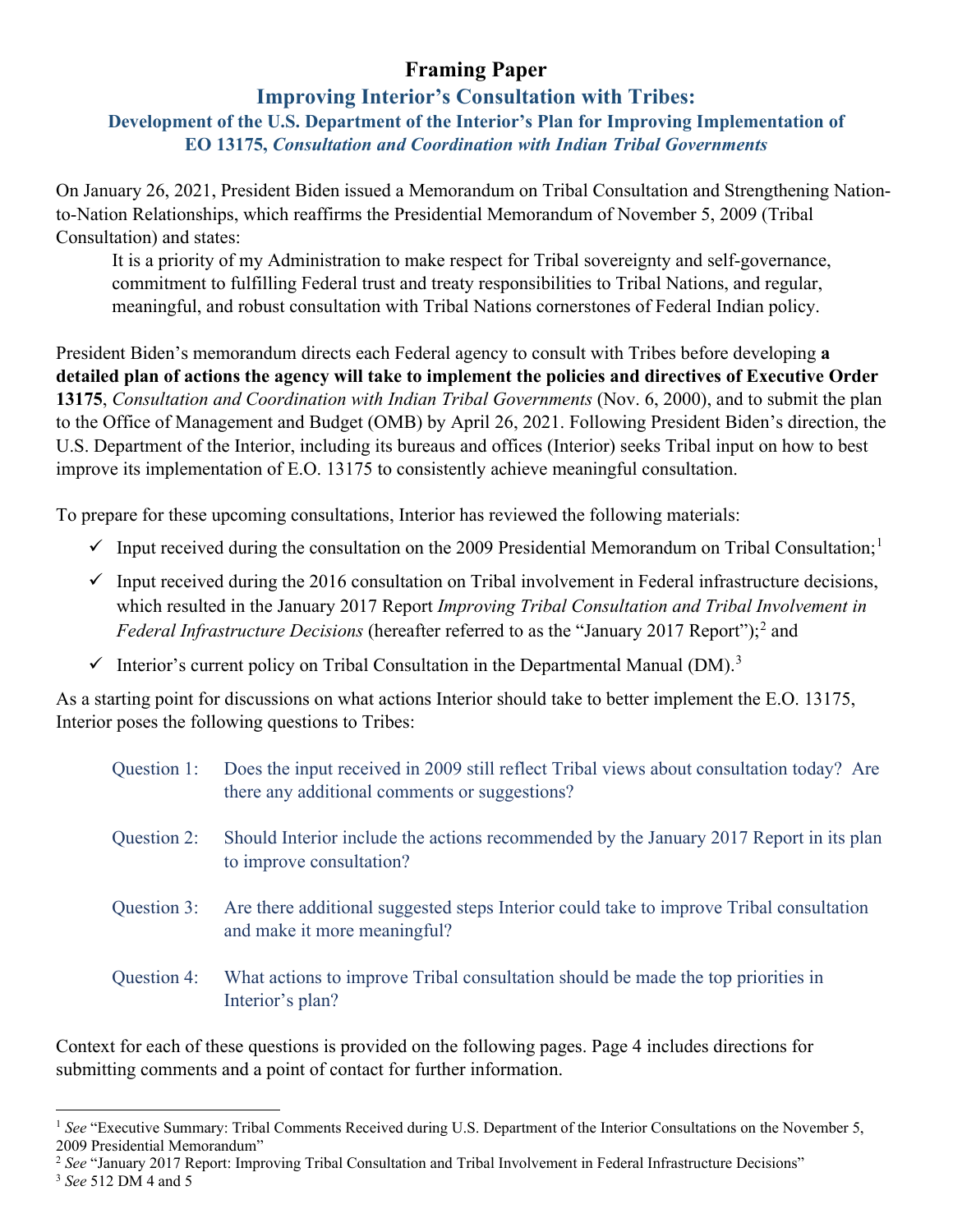# **Question 1: Does the input received in 2009 still reflect Tribal views about consultation today? Are there any additional comments or suggestions?**

The following is a high-level summary of 2009 Tribal input on what is necessary for consultation to be "meaningful." Interior welcomes any input Tribes have on whether there are additional comments or suggestions for addressing each topic.

### **A. The Meaning of "Consultation."**

"Consultation" must be two-way dialogue and opportunity for joint decision-making on a nation-to-nation level, that is more than a procedural or "check the box" exercise.

### **B. The "Substantial Direct Effects" That Should Trigger Consultation.**

Tribes should have the opportunity to say whether an action requires consultation and agencies should be aware that Tribes may be affected not just by on-reservation actions, but also by funding and personnel decisions related to Federal Indian programs and off-reservation actions.

### **C. When Consultation Should Be Initiated.**

Consultation should be initiated as early as possible.

### **D. When Notices of Consultation Should be Given.**

Notice should be sent sufficiently in advance of a consultation session to allow time for Tribes to review and develop recommendations.

### **E. What Notices of Consultation Should Contain.**

Notice should include all the necessary background information on the topic to be consulted on and the consultation plan.

## **F. How Notices of Consultation Should Be Distributed.**

The form of notice should include Tribal leader letters and several methods of distribution based on an up-todate database of Tribal leaders.

### **G. Who Should Participate in Consultation.**

Consultation should include both Federal and Tribal representatives with expertise in the matter to be discussed and representatives with the authority to make decisions.

## **H. What Form Consultation Should Take.**

Agencies should increase accessibility to and affordability of consultations by holding in-person consultations in Indian Country and geographical regions accessible to Tribes, in conjunction with other events Tribes will attend, and offering other technological ways of participating.

## **I. How Interior Should Follow-Through on Consultations.**

Agencies should create a feedback loop and accountability system to ensure Tribes' concerns are addressed.

## **J. Coordinating Consultation Within and Across Interior.**

Agencies should improve coordination and consistency in their approaches to consultation.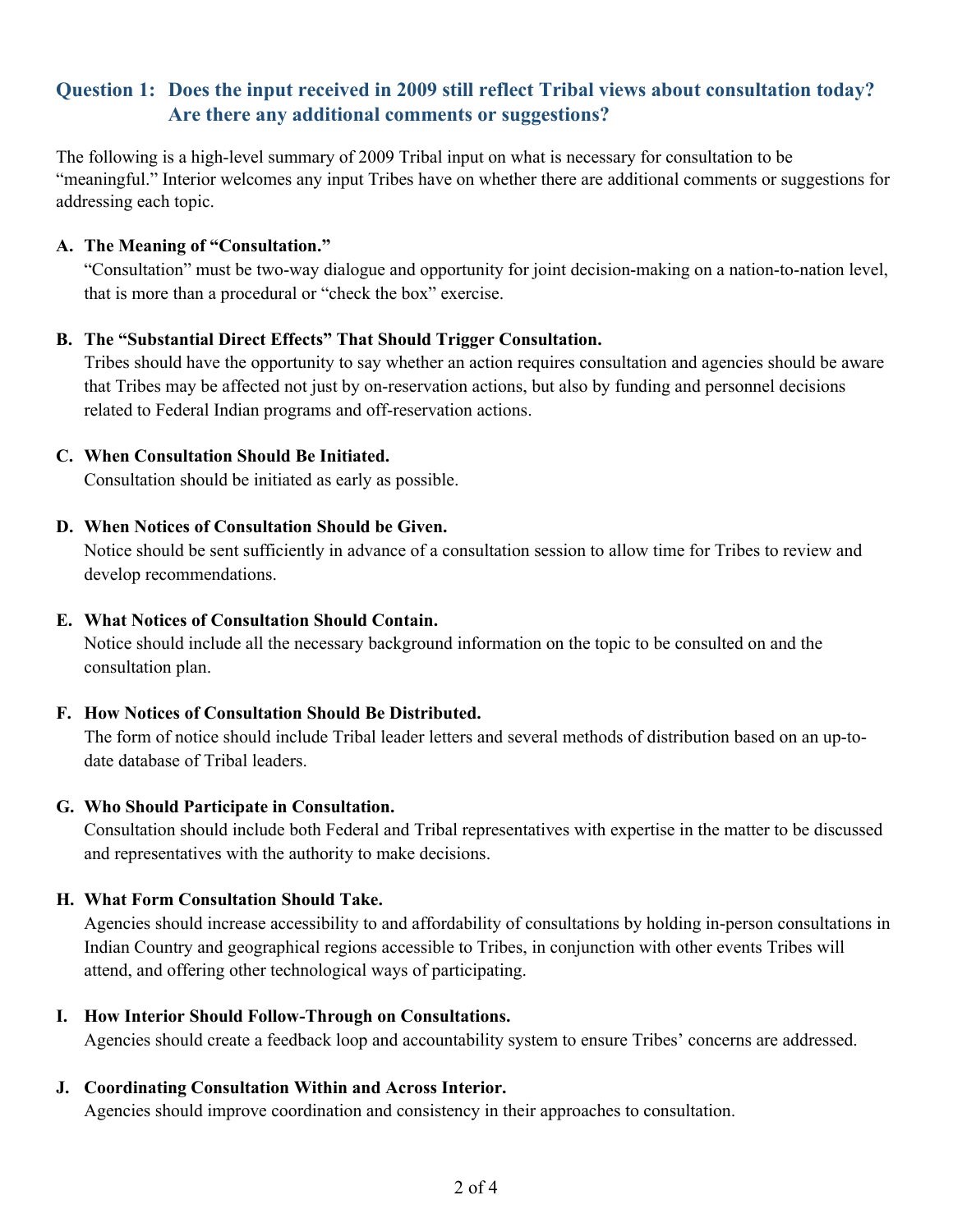# **Question 2: Should Interior include the actions recommended by the January 2017 Report in its plan to improve consultation?**

The following summarizes the recommendations for agency action in the January 2017 Report, but reframes them to address Interior specifically and, where possible, adapts them to apply not just to infrastructure decisions but to all Interior actions subject to E.O. 13175:

#### **A. Ensuring Consistent Consultation Policies Across Interior.**

Provide results of the following to the White House Council on Native American Affairs (WHCNAA) and post online:

- a. The results of a thorough review of Tribal consultation policies and practices of all Interior's bureaus and offices to ensure that they reflect the **Key Principles** outlined in the January 2017 Report (see page 4 of this Framing Paper); and
- b. Updates to Interior bureaus' and offices' consultation policies and practices, staffing, and training practices as necessary to reflect the **Key Principles**.

#### **B. Timing of Consultation.**

Use mechanisms to involve Tribes early in project-planning whenever possible, including through:

- a. Procedures that avoid pre-decisional commitments from applicants for Federal action (e.g., permitting);
- b. Programmatic, landscape-level planning mechanisms that ensure thoughtful and meaningful consultation on infrastructure projects; and
- c. Procedures for consulting with and including Tribes as early as possible in National Environmental Policy Act (NEPA) and National Historic Preservation Act (NHPA) processes, including in predecisional scoping discussions.

#### **C. Scope.**

Interior's bureaus and offices should work with Tribes to ensure robust indirect and cumulative impacts analysis in the NEPA documents, recognizing that Tribal impacts are not necessarily limited to onreservation activities and consider conducting regional analysis of their actions' potential impacts to Tribal interests, such as Tribal treaty rights or climate change impacts that may be associated with agency actions.

### **D. Stronger Federal-Tribal Relationships.**

Work with Tribes to identify areas of concern on an ongoing, non-project specific basis (e.g., through a Statement of Relationship or Memorandum of Agreement), to allow local agency decision-makers to know in advance when their decisions will impact Tribal interests.

### **E. Education & Training.**

Prioritize and make available robust training for all Interior bureau and office staff who may be involved in programs and decision-making that may impact Tribes to ensure staff have an appropriate understanding of basic Indian law and policy, treaty rights, and the Federal-Tribal relationship.

### **F. Integrate Tribal Input into Existing Federal Decision-Making Processes.**

Review clearance processes of Interior bureaus and offices to ensure they take Tribal interests into account, and research resources and how methods could be established to make it easier for Interior offices and bureaus to determine which Tribal governments might be impacted by a particular Federal undertaking.

#### **G. Resources & Tribal Capacity.**

Research ways to help Tribes increase their capacity to participate in meaningful consultation through new funding streams, training and technical support to Tribes, structures for coordinating consultation across geographies or Interior bureaus and offices, or other options.